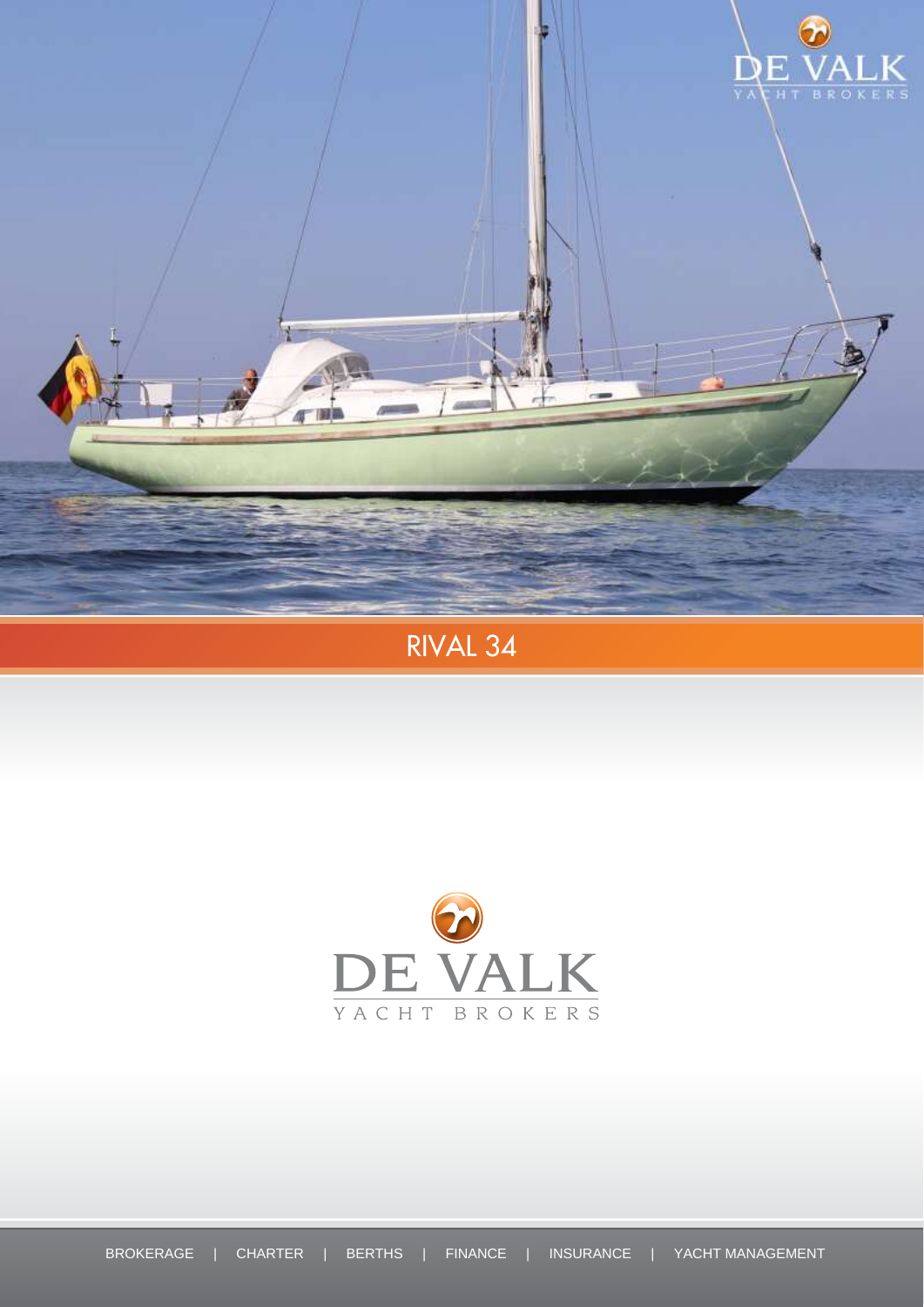#### **BROKER'S COMMENTS**

''This Rival 34 is a successful follow-up to the Rival 32 and was designed by Peter Brett. This yacht has a classic look with beautiful lines and is very stable and seaworthy. The current owner has always maintained this Rival 34 very well. She is equipped with a Bukh engine and an autopilot, making all waters accessible. Inside you will find a beautiful layout, entirely finished in teak, which gives you an authentic, warm ship's feel. This Rival 34 can be viewed daily at our location in Hindeloopen and is ready for departure with the new owner!''

#### **SPECIFICATIONS**

| <b>Dimensions</b> | $10,38 \times 2,94 \times 1,78$ (m) | <b>Builder</b> | Southern Shipbuilding Company |
|-------------------|-------------------------------------|----------------|-------------------------------|
| <b>Built</b>      | 1978                                | Cabins         | 1                             |
| <b>Material</b>   | <b>GRP</b>                          | <b>Berths</b>  | 6                             |
| Engine(s)         | 1 x Bukh DA20 diesel                | Hp/Kw          | 20 (hp), 14,7 (kw)            |
|                   | <b>SOLD</b>                         | Lying          | at sales office               |
|                   |                                     |                |                               |

### **CONTACT**

| Sales office   | De Valk Hindeloopen | <b>Telephone</b> | +31 514 52 40 00      |
|----------------|---------------------|------------------|-----------------------|
| <b>Address</b> | Oosterstrand 1      | <b>Fax</b>       | +31 (0) 514 52 40 09  |
|                | 8713 JS Hindeloopen | E-mail           | hindeloopen@devalk.nl |
|                | The Netherlands     |                  |                       |

#### **DISCLAIMER**

These particulars are given in good faith as supplied but cannot be guaranteed and cannot be used for contracts.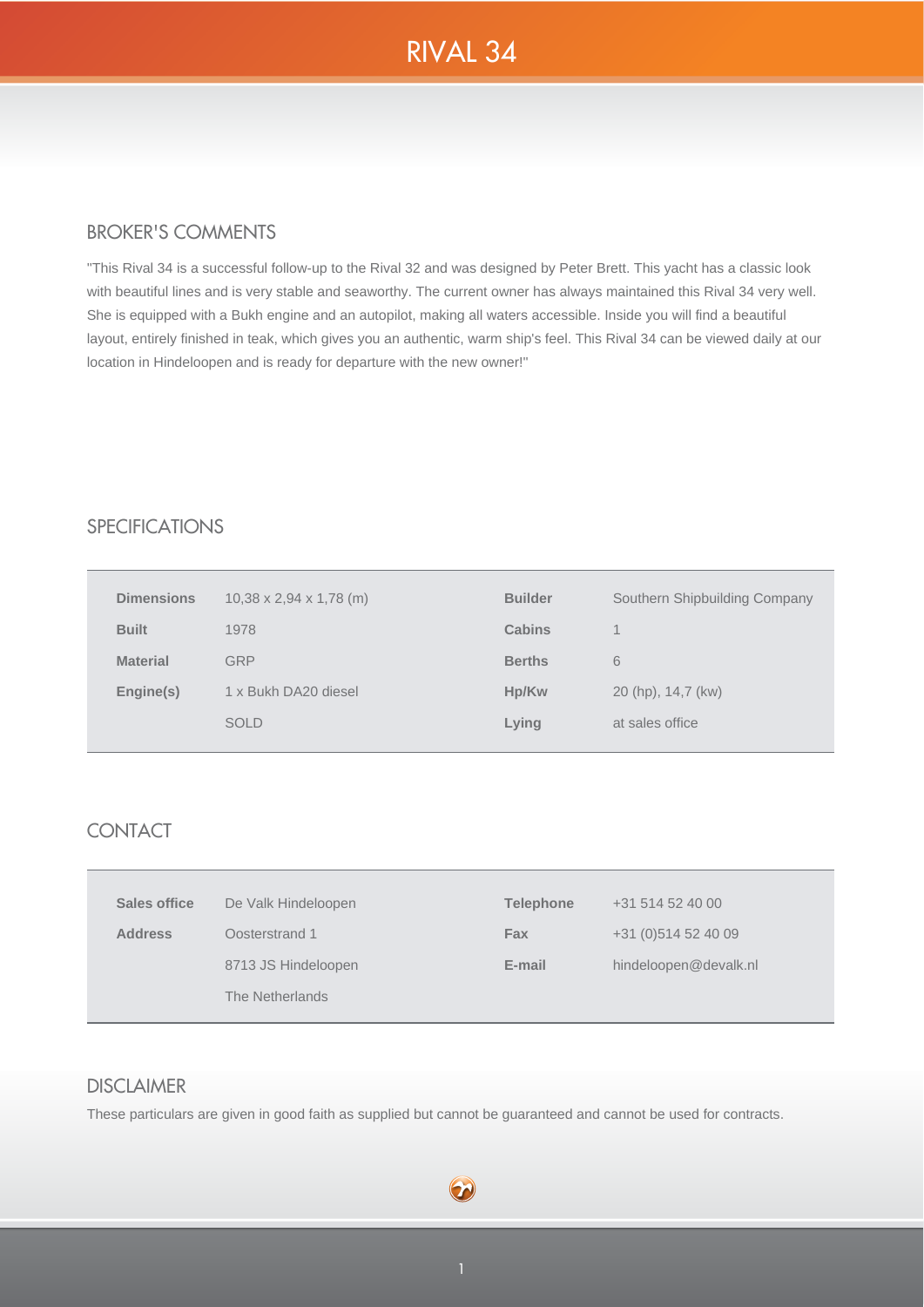### **GENERAL**

| <b>Model</b>                   | RIVAL <sub>34</sub>           |
|--------------------------------|-------------------------------|
| <b>Type</b>                    | sailing yacht                 |
| LOA(m)                         | 10,38                         |
| $LWL$ (m)                      | 7,57                          |
| Beam (m)                       | 2,94                          |
| Draft (m)                      | 1,78                          |
| Air draft (m)                  | 12,70                         |
| Headroom (m)                   | 1,92                          |
| Year built                     | 1978                          |
| <b>Builder</b>                 | Southern Shipbuilding Company |
| Country                        | United Kingdom                |
| <b>Designer</b>                | Peter Brett                   |
| Displacement (t)               | 5                             |
| <b>Ballast (tonnes)</b>        | lead in GRP   2.1 tonnes      |
| <b>Hull material</b>           | <b>GRP</b>                    |
| <b>Hull colour</b>             | Light green   Eua de Nil 2152 |
| <b>Hull shape</b>              | round-bilged                  |
| <b>Keel type</b>               | fin keel                      |
| <b>Superstructure material</b> | <b>GRP</b>                    |
| <b>Rubbing strake</b>          | wood                          |
| Deck material                  | GRP                           |
| Deck finish                    | non-skid moulded in           |
| Superstructure deck finish     | non-skid moulded in           |
| <b>Cockpit deck finish</b>     | teak grating                  |
| Antifouling (year)             | $Q1 - 2022$                   |
| <b>Dorades</b>                 | 2x                            |
| <b>Window frame</b>            | aluminium                     |
| <b>Window material</b>         | tempered glass                |
| <b>Deckhatch</b>               | 1x                            |
| Fuel tank (litre)              | stainless steel   113 ltr.    |

 $\odot$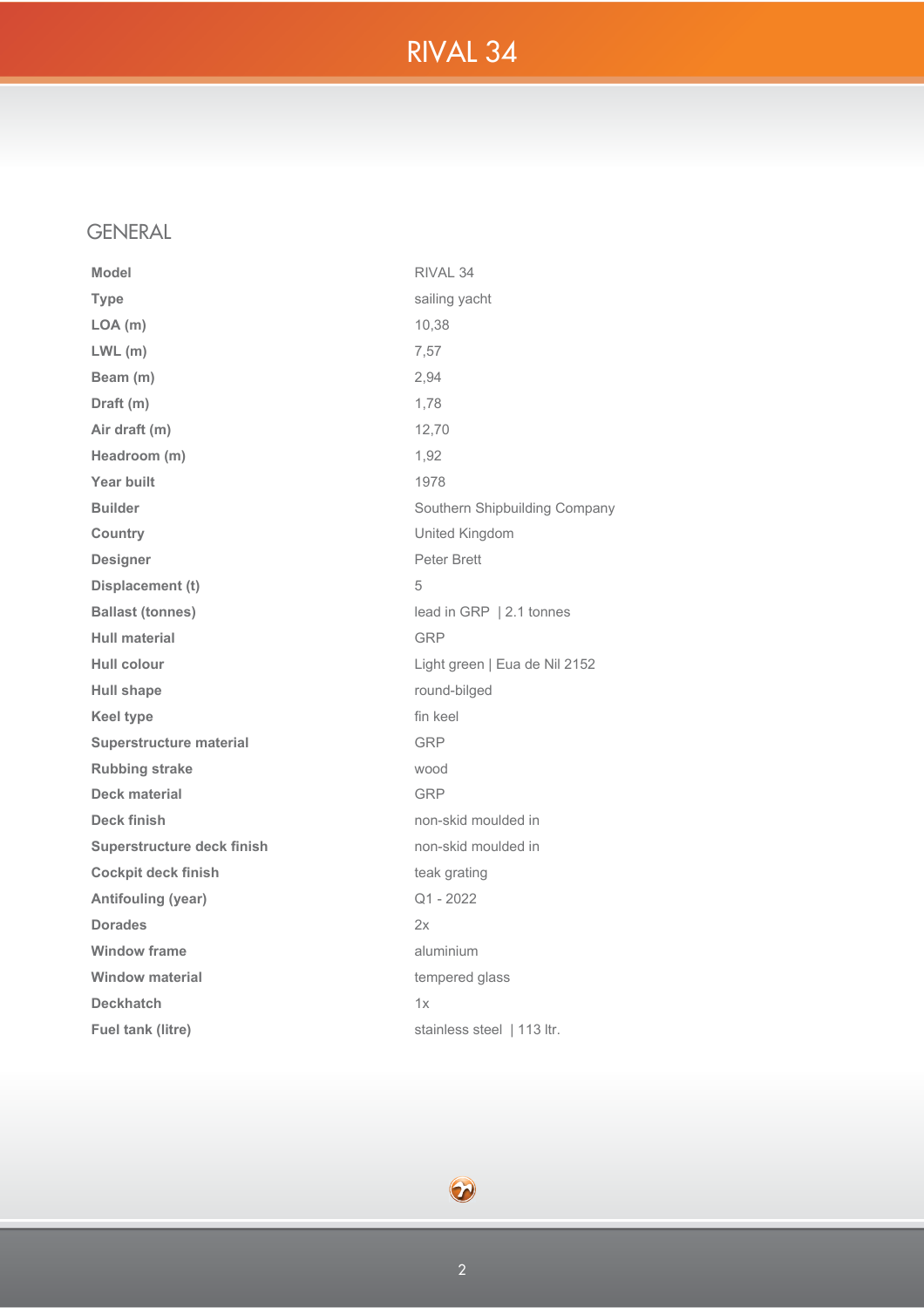**Level indicator (fuel tank) resonance measurement Outside helm position mechanical Tiller yes**

**Freshwater tank (litre) Flexible water tank under saloon floor approx. 150 ltr.**

## **ACCOMMODATION**

| Cabins                   | 1                                |
|--------------------------|----------------------------------|
| <b>Berths</b>            | 6                                |
| Interior                 | teak                             |
| Floor                    | teak                             |
| Saloon                   | yes                              |
| Headroom saloon (m)      | 1,90 mtr.                        |
| <b>Navigation center</b> | yes                              |
| <b>Chart table</b>       | yes                              |
| <b>Convertible berth</b> | yes                              |
| <b>Galley</b>            | yes                              |
| Countertop               | plastic                          |
| <b>Sink</b>              | stainless steel                  |
| Cooker                   | calor gas   Dometic   two burner |
| Oven                     | in cooker                        |
| Water pressure system    | manual   Hand                    |
| Owners cabin             | v-bed   Forward cabin            |
| Bed length (m)           | 1,80                             |
| Wardrobe                 | hanging and shelves              |
| <b>Toilet</b>            | shared                           |
| <b>Toilet system</b>     | manual                           |
| Wash basin               | yes                              |

### **MACHINERY**

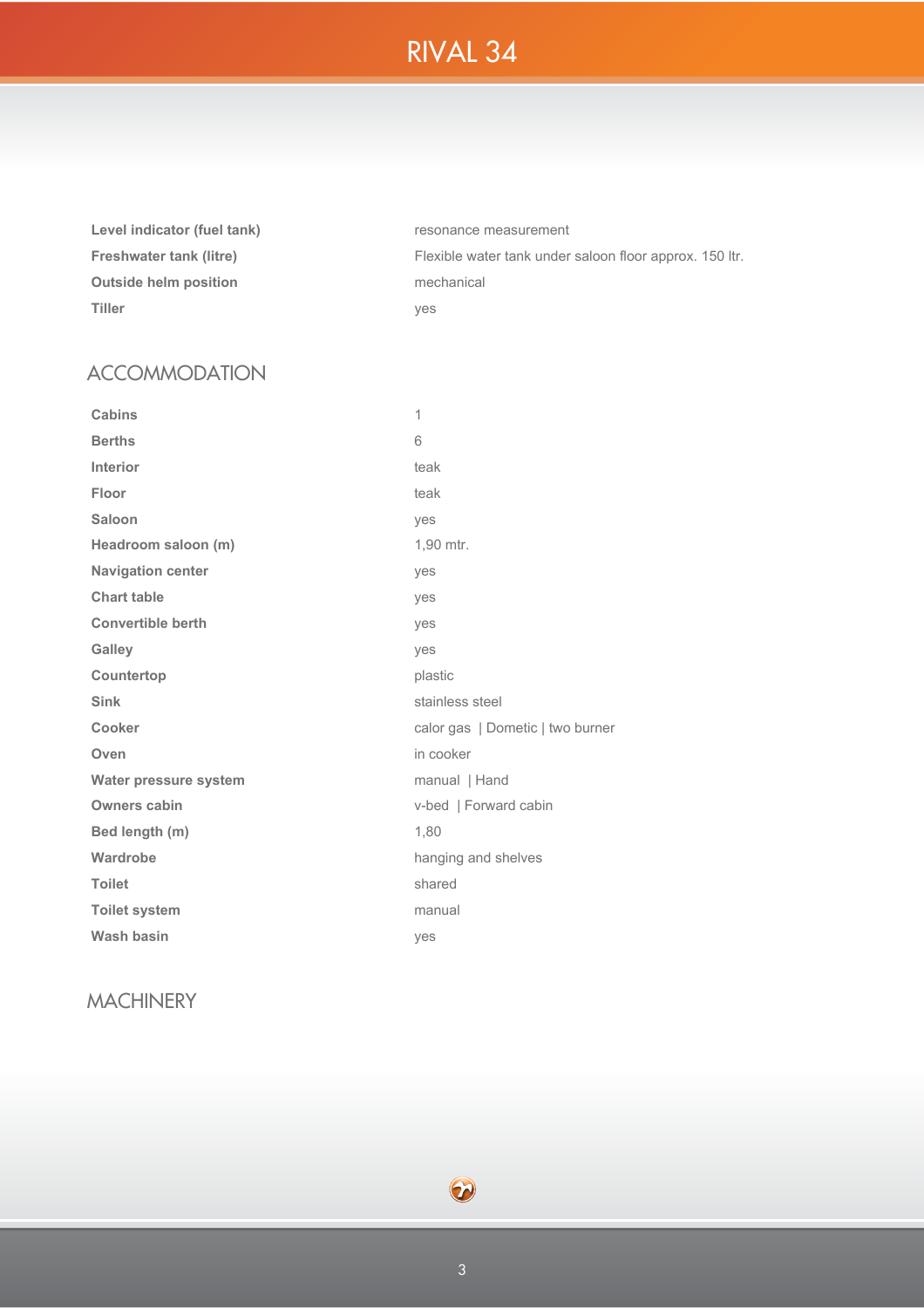| No of engines                | 1                           |
|------------------------------|-----------------------------|
| <b>Make</b>                  | <b>Bukh</b>                 |
| <b>Type</b>                  | <b>DA20</b>                 |
| <b>HP</b>                    | 20                          |
| kW                           | 14,70                       |
| Fuel                         | diesel                      |
| Year installed               | 1978                        |
| Consumption (I/hr)           | 1,4                         |
| Range (nm)                   | 290                         |
| <b>Engine cooling system</b> | seawater                    |
| <b>Drive</b>                 | shaft                       |
| <b>Engine controls</b>       | bowden cable                |
| Gearbox                      | mechanical                  |
| <b>Exhaust</b>               | watercooled                 |
| <b>Propeller type</b>        | fixed                       |
| <b>Shaft lubrication</b>     | grease                      |
| <b>Manual bilge pump</b>     | yes                         |
| <b>Start battery</b>         | Wilco Royal   12V 80Ah      |
| <b>Service battery</b>       | Vetus SMF Marine   12V 85Ah |
| Shorepower                   | with cable                  |

## **NAVIGATION**

| <b>Compass</b>           | Plastimo Offshore 135   Clipper compass |
|--------------------------|-----------------------------------------|
| Depth sounder/log        | Raytheon ST60 Tridata                   |
| Windset                  | Raytheon ST60 Wind                      |
| <b>VHF</b>               | <b>Neptune</b>                          |
| <b>Autopilot</b>         | Simrad TP22   tiller autopilot          |
| <b>GPS</b>               | Furuno GP-32                            |
| <b>Navigation lights</b> | yes                                     |
|                          |                                         |

 $\bigcirc$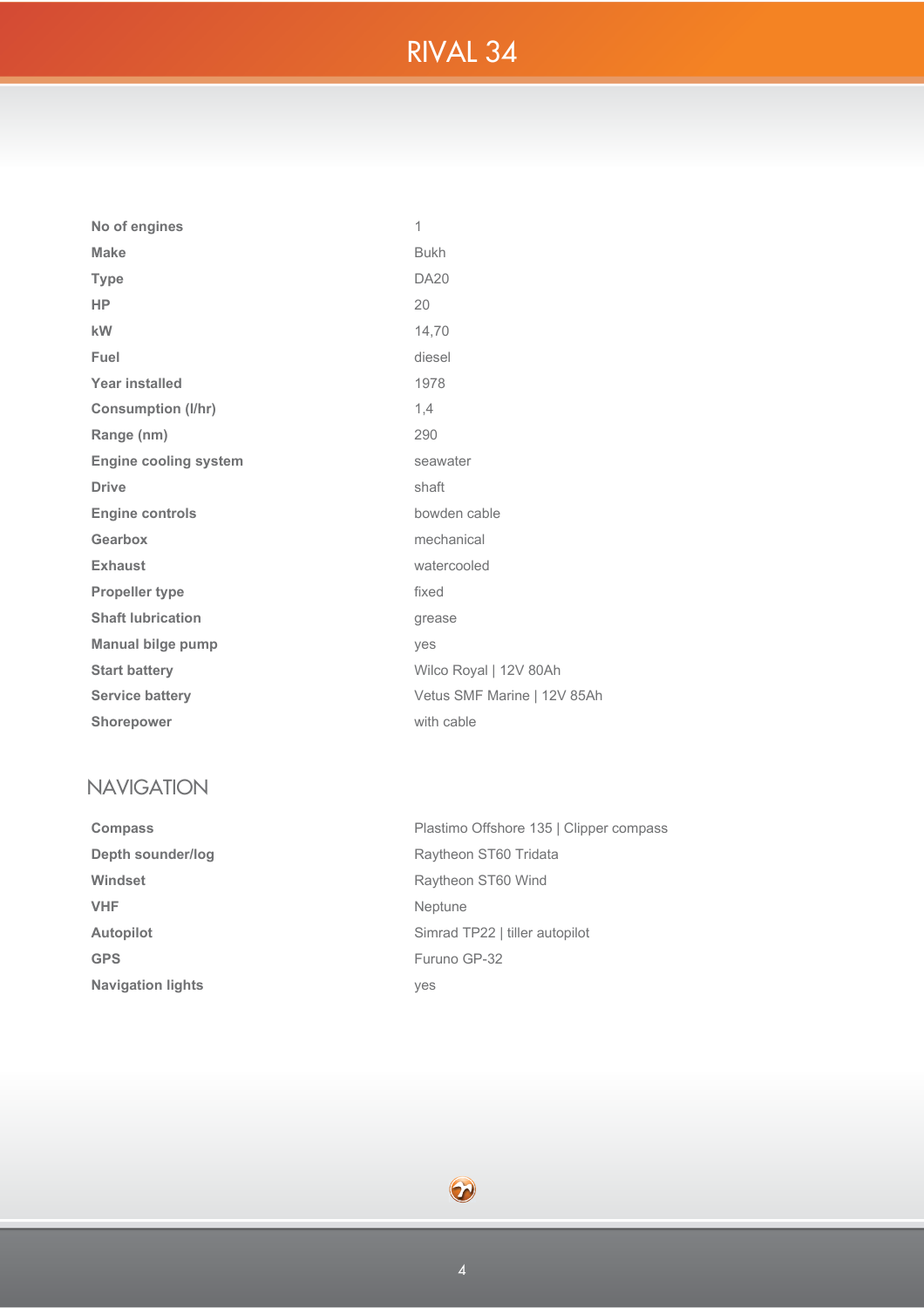### **EQUIPMENT**

| Sprayhood                   | yes                                                  |
|-----------------------------|------------------------------------------------------|
| Sun awning                  | over the boom                                        |
| <b>Winter cover</b>         | Over complete yacht                                  |
| <b>Cockpit table</b>        | yes                                                  |
| Anchor                      | <b>CQR Plough</b>                                    |
| Anchor chain                | 50 mtr.                                              |
| Anchor 2                    | Danforth                                             |
| Anchor chain                | 5 meter lead                                         |
| <b>Windlass</b>             | manual                                               |
| Capstan                     | yes                                                  |
| Sea railing                 | wire   stainless steel                               |
| Grab rail (superstructure)  | teak                                                 |
| <b>Pushpit</b>              | yes                                                  |
| <b>Pulpit</b>               | yes                                                  |
| <b>Safety lines on deck</b> | yes                                                  |
| Rope cutter                 | yes                                                  |
| Radar reflector             | is on board; still needs to be attached to backstay. |
| <b>Fenders</b>              | yes                                                  |
| <b>Mooring lines</b>        | yes                                                  |
| <b>Spare parts</b>          | yes                                                  |
| <b>Tools</b>                | Minimal equipment                                    |
| <b>Clock - barometer</b>    | yes                                                  |
| <b>Fire extinguisher</b>    | yes                                                  |

## **RIGGING**

| <b>Rigging</b>          | sloop         |
|-------------------------|---------------|
| <b>Standing rigging</b> | wire          |
| <b>Brand mast</b>       | <b>Isomat</b> |
| <b>Material mast</b>    | aluminium     |

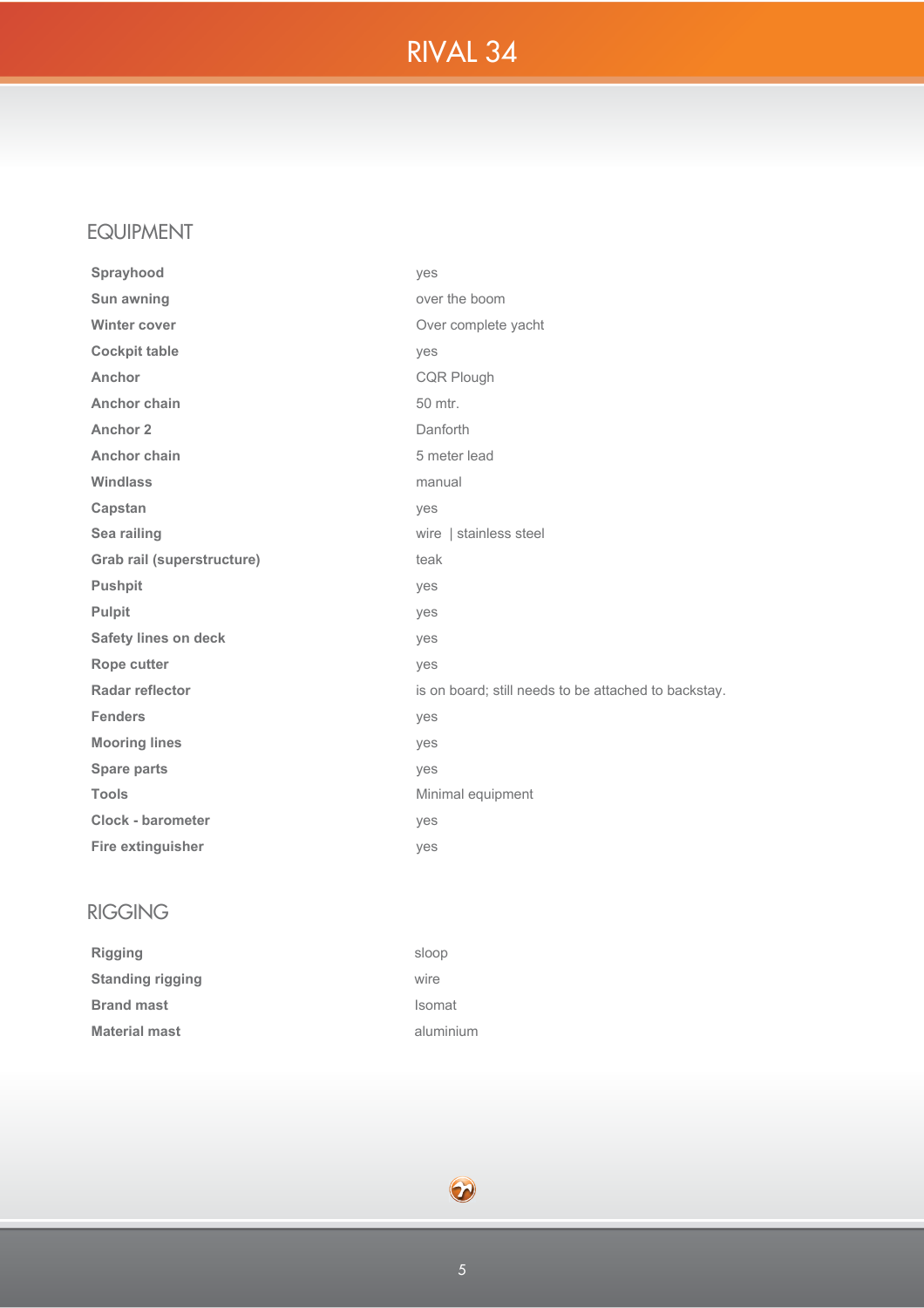| <b>Spreaders</b>               | one pair                    |
|--------------------------------|-----------------------------|
| <b>Mainsail</b>                | yes                         |
| <b>Mainsail cover</b>          | yes                         |
| <b>Fully battened mainsail</b> | yes                         |
| Genoa                          | yes                         |
| Genoa furler                   | yes                         |
| Genoa cover                    | yes                         |
| <b>Spinnaker</b>               | yes                         |
| <b>Booster</b>                 | yes                         |
| <b>Reefing System</b>          | slabreefing                 |
| <b>Backstay adjuster</b>       | mechanical                  |
| <b>Boomvang</b>                | tackle                      |
| <b>Primary sheet winch</b>     | 2x Lewmae 30                |
| Genoa sheetwinches             | 2x Lewmar 34                |
| <b>Halyard winches</b>         | 3x (of which 2 on the mast) |
| <b>Winchcovers</b>             | yes                         |

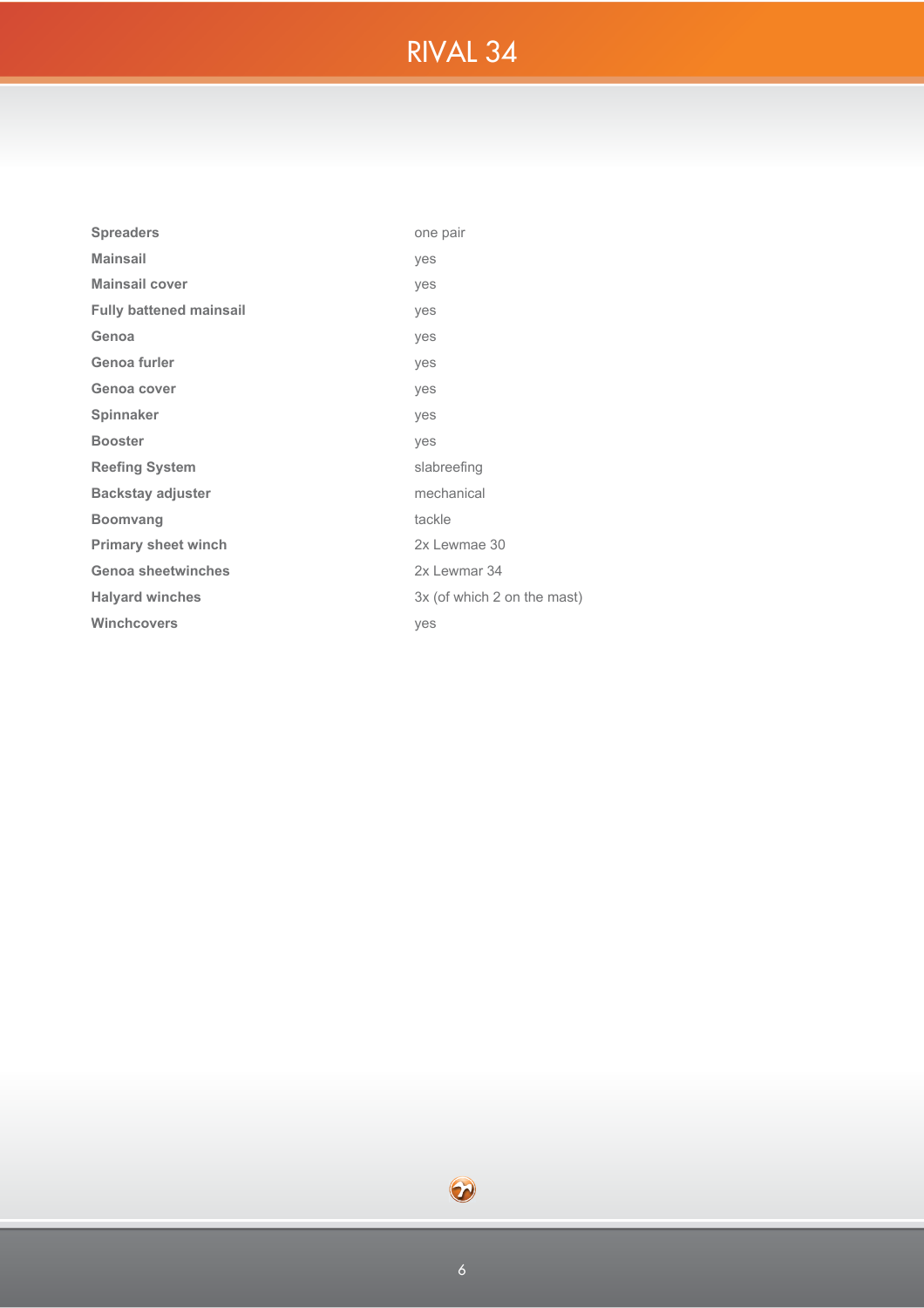$5,9$  \$ /



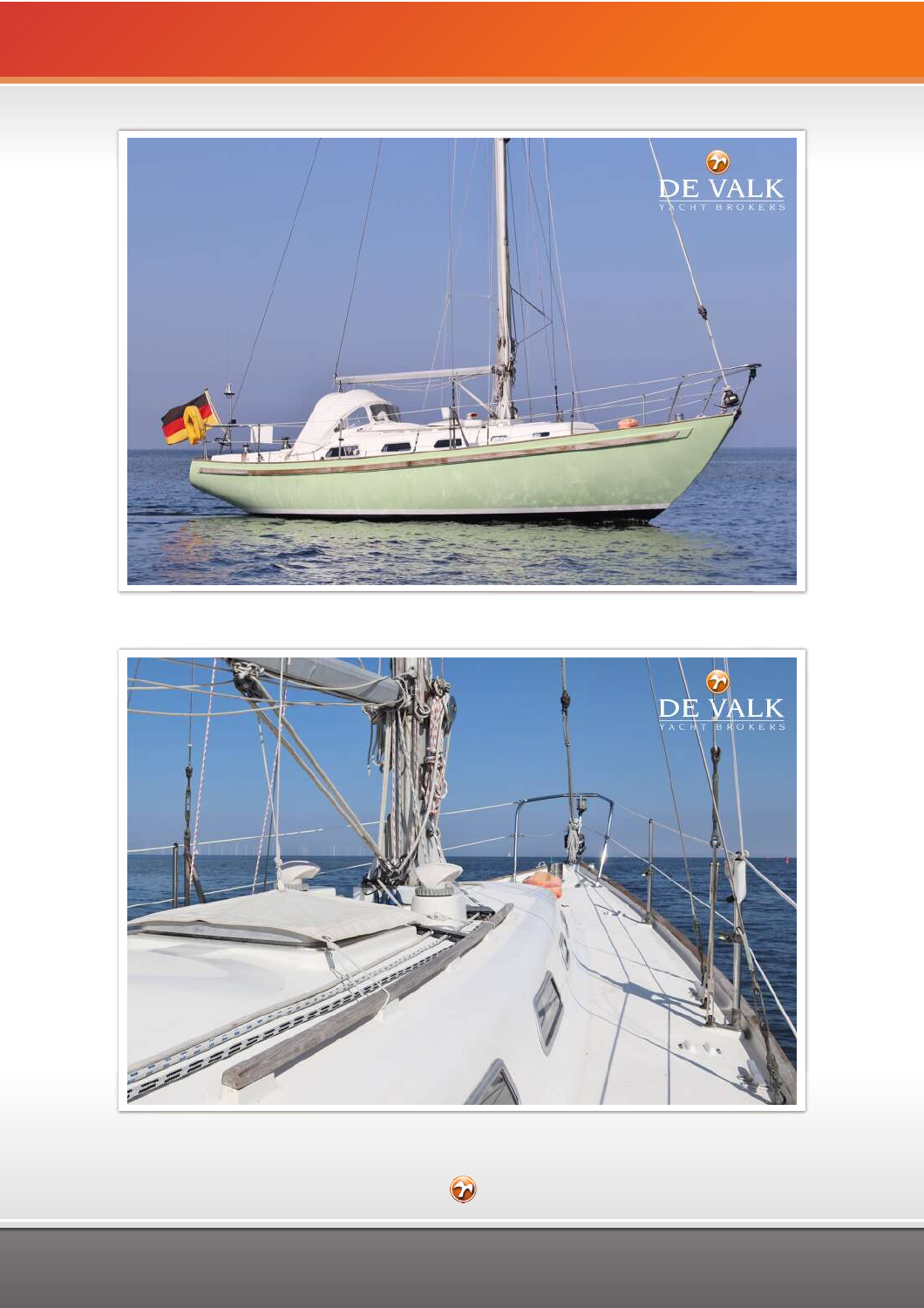| ---- |  |
|------|--|
|      |  |
|      |  |
|      |  |
|      |  |
|      |  |
|      |  |
|      |  |
|      |  |
|      |  |
|      |  |
|      |  |
|      |  |
|      |  |
|      |  |
|      |  |
|      |  |
|      |  |
|      |  |
|      |  |
|      |  |
|      |  |
|      |  |
|      |  |
|      |  |
|      |  |
|      |  |
|      |  |
|      |  |
|      |  |
|      |  |
|      |  |
|      |  |
|      |  |
|      |  |
|      |  |
|      |  |
|      |  |
|      |  |
|      |  |
|      |  |
|      |  |
|      |  |
|      |  |
|      |  |
|      |  |
|      |  |
|      |  |
|      |  |
|      |  |
|      |  |
|      |  |
|      |  |
|      |  |
|      |  |
|      |  |
|      |  |
|      |  |
|      |  |

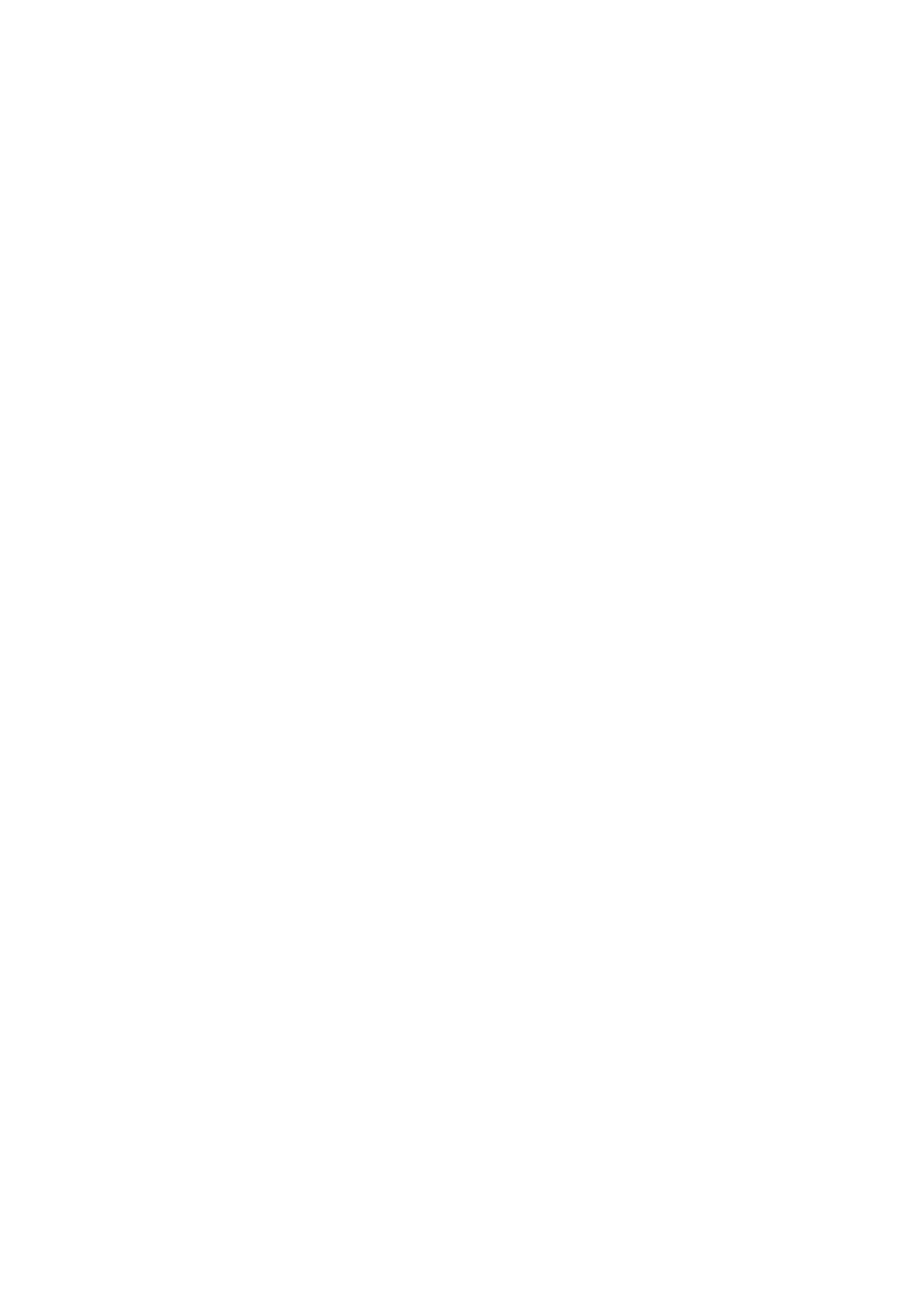| ---- |  |
|------|--|
|      |  |
|      |  |
|      |  |
|      |  |
|      |  |
|      |  |
|      |  |
|      |  |
|      |  |
|      |  |
|      |  |
|      |  |
|      |  |
|      |  |
|      |  |
|      |  |
|      |  |
|      |  |
|      |  |
|      |  |
|      |  |
|      |  |
|      |  |
|      |  |
|      |  |
|      |  |
|      |  |
|      |  |
|      |  |
|      |  |
|      |  |
|      |  |
|      |  |
|      |  |
|      |  |
|      |  |
|      |  |
|      |  |
|      |  |
|      |  |
|      |  |
|      |  |
|      |  |
|      |  |
|      |  |
|      |  |
|      |  |
|      |  |
|      |  |
|      |  |
|      |  |
|      |  |
|      |  |
|      |  |
|      |  |
|      |  |
|      |  |
|      |  |

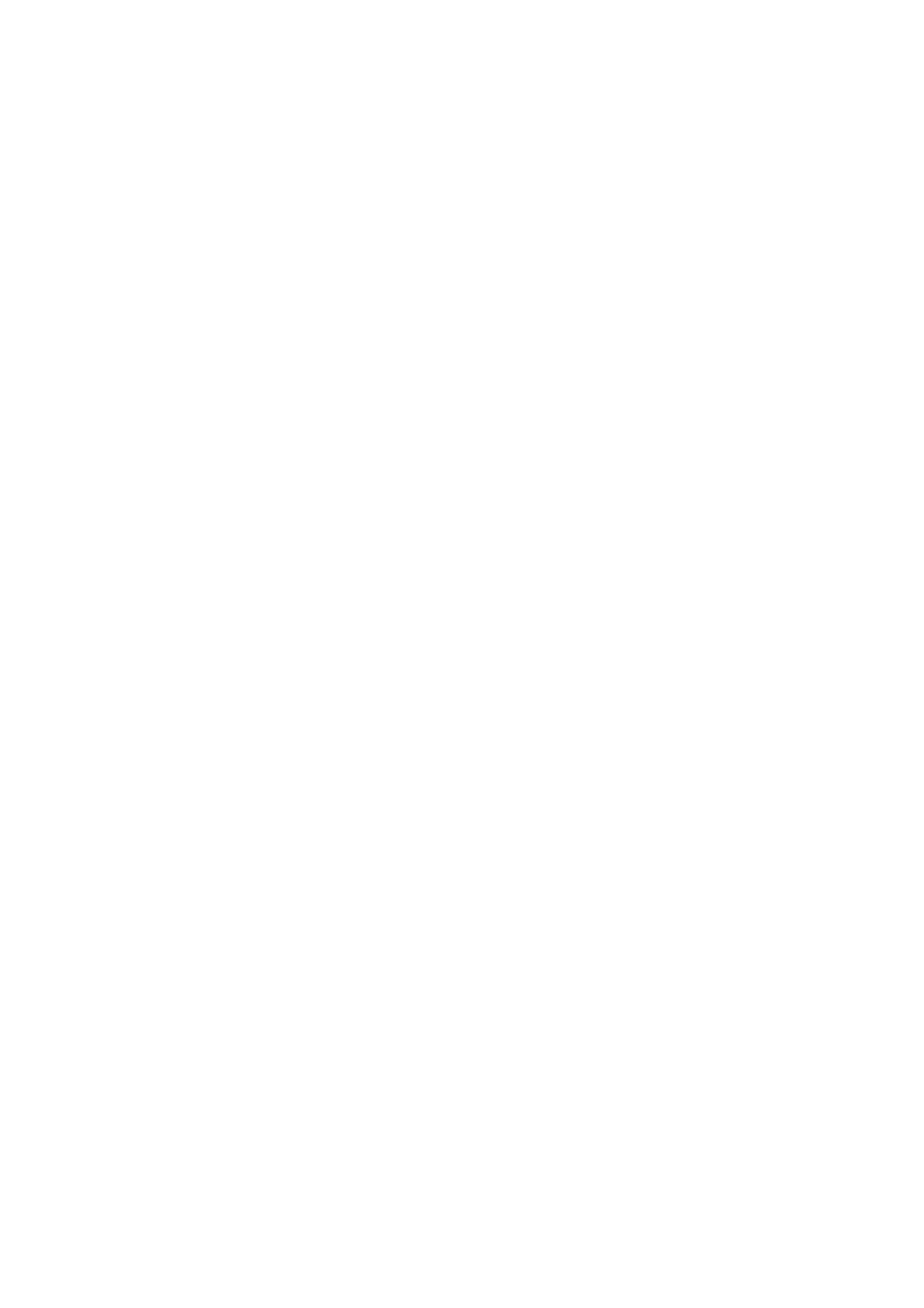| ---- |  |
|------|--|
|      |  |
|      |  |
|      |  |
|      |  |
|      |  |
|      |  |
|      |  |
|      |  |
|      |  |
|      |  |
|      |  |
|      |  |
|      |  |
|      |  |
|      |  |
|      |  |
|      |  |
|      |  |
|      |  |
|      |  |
|      |  |
|      |  |
|      |  |
|      |  |
|      |  |
|      |  |
|      |  |
|      |  |
|      |  |
|      |  |
|      |  |
|      |  |
|      |  |
|      |  |
|      |  |
|      |  |
|      |  |
|      |  |
|      |  |
|      |  |
|      |  |
|      |  |
|      |  |
|      |  |
|      |  |
|      |  |
|      |  |
|      |  |
|      |  |
|      |  |
|      |  |
|      |  |
|      |  |
|      |  |
|      |  |
|      |  |
|      |  |
|      |  |

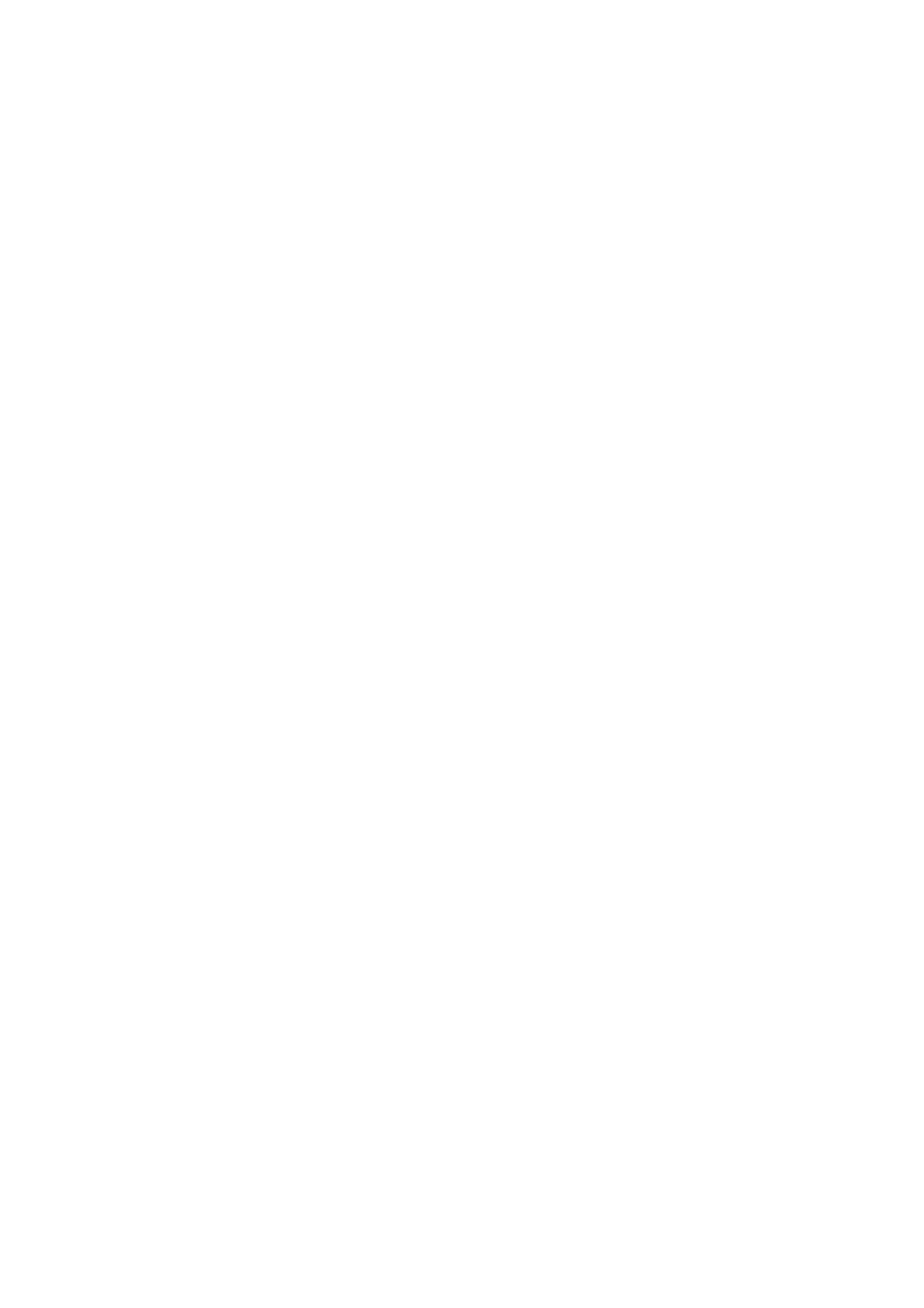| ---- |  |
|------|--|
|      |  |
|      |  |
|      |  |
|      |  |
|      |  |
|      |  |
|      |  |
|      |  |
|      |  |
|      |  |
|      |  |
|      |  |
|      |  |
|      |  |
|      |  |
|      |  |
|      |  |
|      |  |
|      |  |
|      |  |
|      |  |
|      |  |
|      |  |
|      |  |
|      |  |
|      |  |
|      |  |
|      |  |
|      |  |
|      |  |
|      |  |
|      |  |
|      |  |
|      |  |
|      |  |
|      |  |
|      |  |
|      |  |
|      |  |
|      |  |
|      |  |
|      |  |
|      |  |
|      |  |
|      |  |
|      |  |
|      |  |
|      |  |
|      |  |
|      |  |
|      |  |
|      |  |
|      |  |
|      |  |
|      |  |
|      |  |
|      |  |
|      |  |

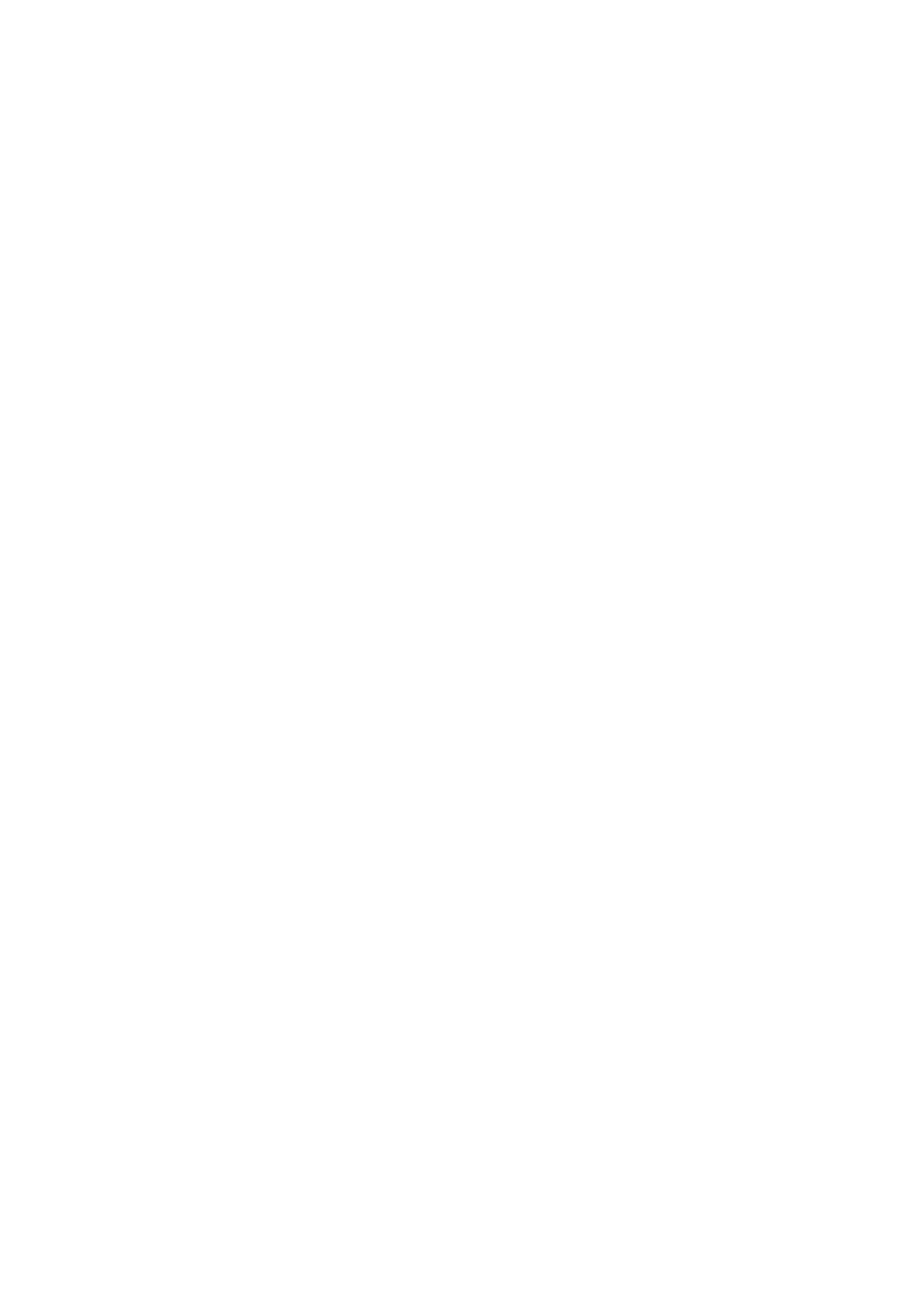| ---- |  |
|------|--|
|      |  |
|      |  |
|      |  |
|      |  |
|      |  |
|      |  |
|      |  |
|      |  |
|      |  |
|      |  |
|      |  |
|      |  |
|      |  |
|      |  |
|      |  |
|      |  |
|      |  |
|      |  |
|      |  |
|      |  |
|      |  |
|      |  |
|      |  |
|      |  |
|      |  |
|      |  |
|      |  |
|      |  |
|      |  |
|      |  |
|      |  |
|      |  |
|      |  |
|      |  |
|      |  |
|      |  |
|      |  |
|      |  |
|      |  |
|      |  |
|      |  |
|      |  |
|      |  |
|      |  |
|      |  |
|      |  |
|      |  |
|      |  |
|      |  |
|      |  |
|      |  |
|      |  |
|      |  |
|      |  |
|      |  |
|      |  |
|      |  |
|      |  |

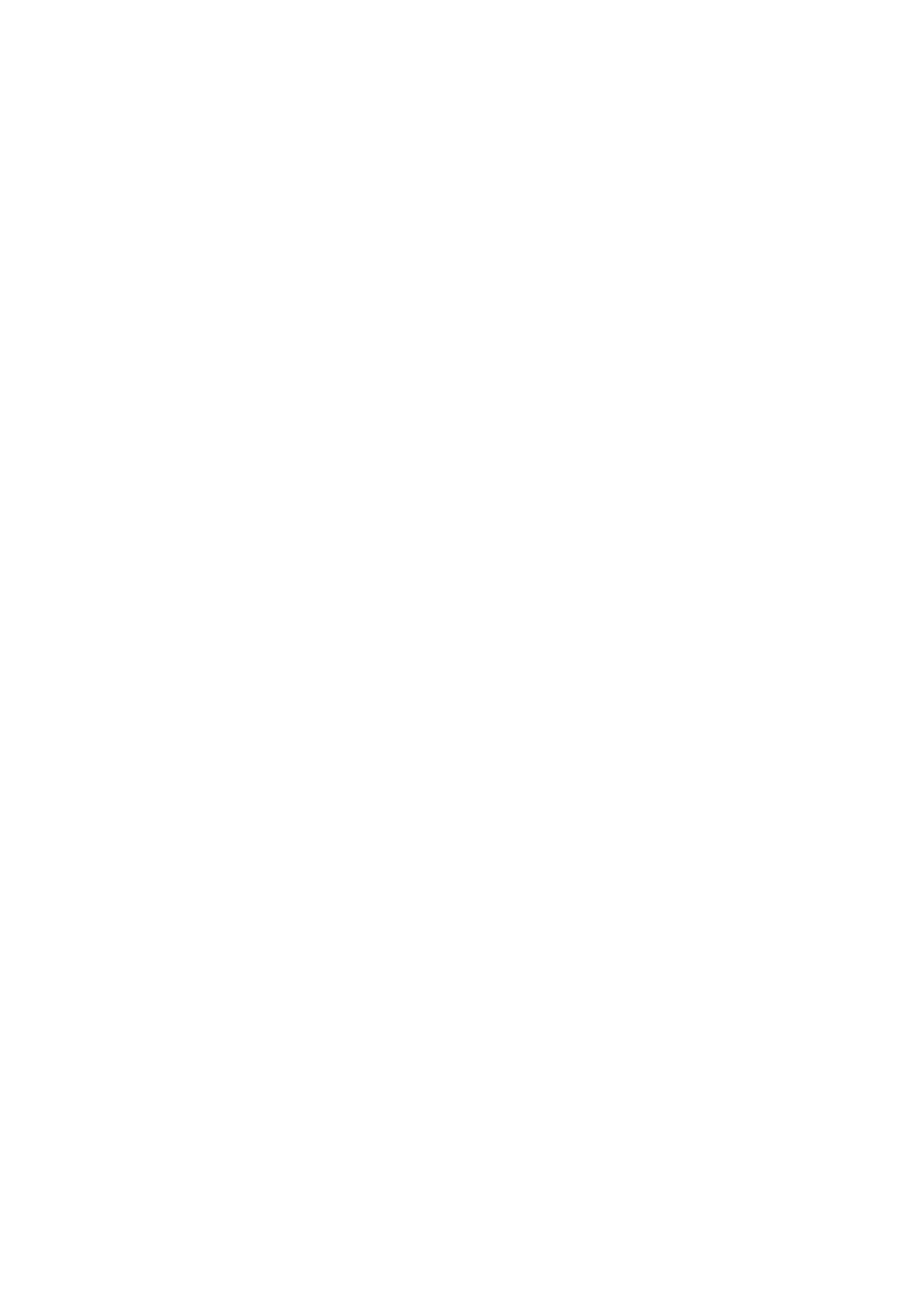| ---- |  |
|------|--|
|      |  |
|      |  |
|      |  |
|      |  |
|      |  |
|      |  |
|      |  |
|      |  |
|      |  |
|      |  |
|      |  |
|      |  |
|      |  |
|      |  |
|      |  |
|      |  |
|      |  |
|      |  |
|      |  |
|      |  |
|      |  |
|      |  |
|      |  |
|      |  |
|      |  |
|      |  |
|      |  |
|      |  |
|      |  |
|      |  |
|      |  |
|      |  |
|      |  |
|      |  |
|      |  |
|      |  |
|      |  |
|      |  |
|      |  |
|      |  |
|      |  |
|      |  |
|      |  |
|      |  |
|      |  |
|      |  |
|      |  |
|      |  |
|      |  |
|      |  |
|      |  |
|      |  |
|      |  |
|      |  |
|      |  |
|      |  |
|      |  |
|      |  |

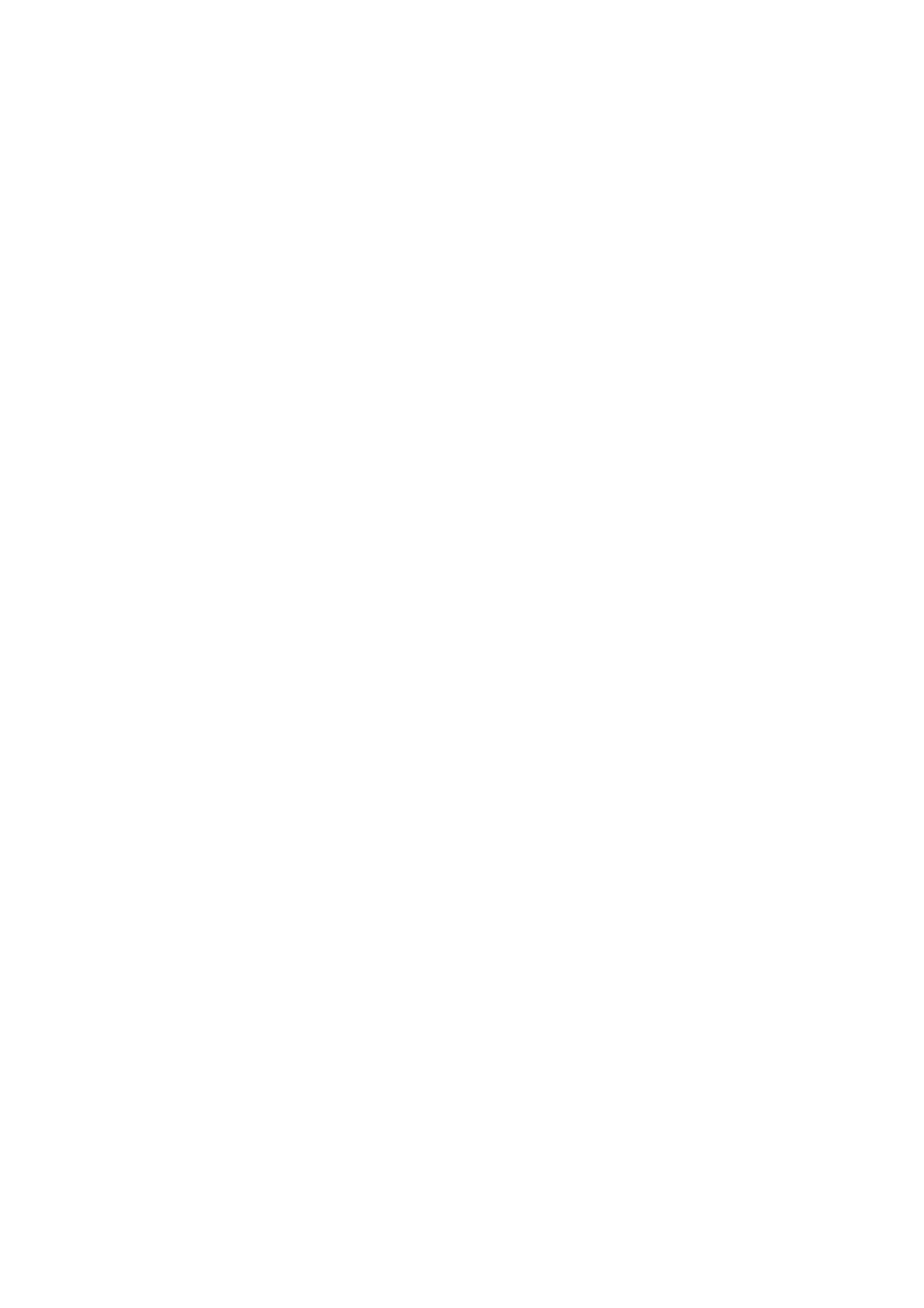| ---- |  |
|------|--|
|      |  |
|      |  |
|      |  |
|      |  |
|      |  |
|      |  |
|      |  |
|      |  |
|      |  |
|      |  |
|      |  |
|      |  |
|      |  |
|      |  |
|      |  |
|      |  |
|      |  |
|      |  |
|      |  |
|      |  |
|      |  |
|      |  |
|      |  |
|      |  |
|      |  |
|      |  |
|      |  |
|      |  |
|      |  |
|      |  |
|      |  |
|      |  |
|      |  |
|      |  |
|      |  |
|      |  |
|      |  |
|      |  |
|      |  |
|      |  |
|      |  |
|      |  |
|      |  |
|      |  |
|      |  |
|      |  |
|      |  |
|      |  |
|      |  |
|      |  |
|      |  |
|      |  |
|      |  |
|      |  |
|      |  |
|      |  |
|      |  |
|      |  |

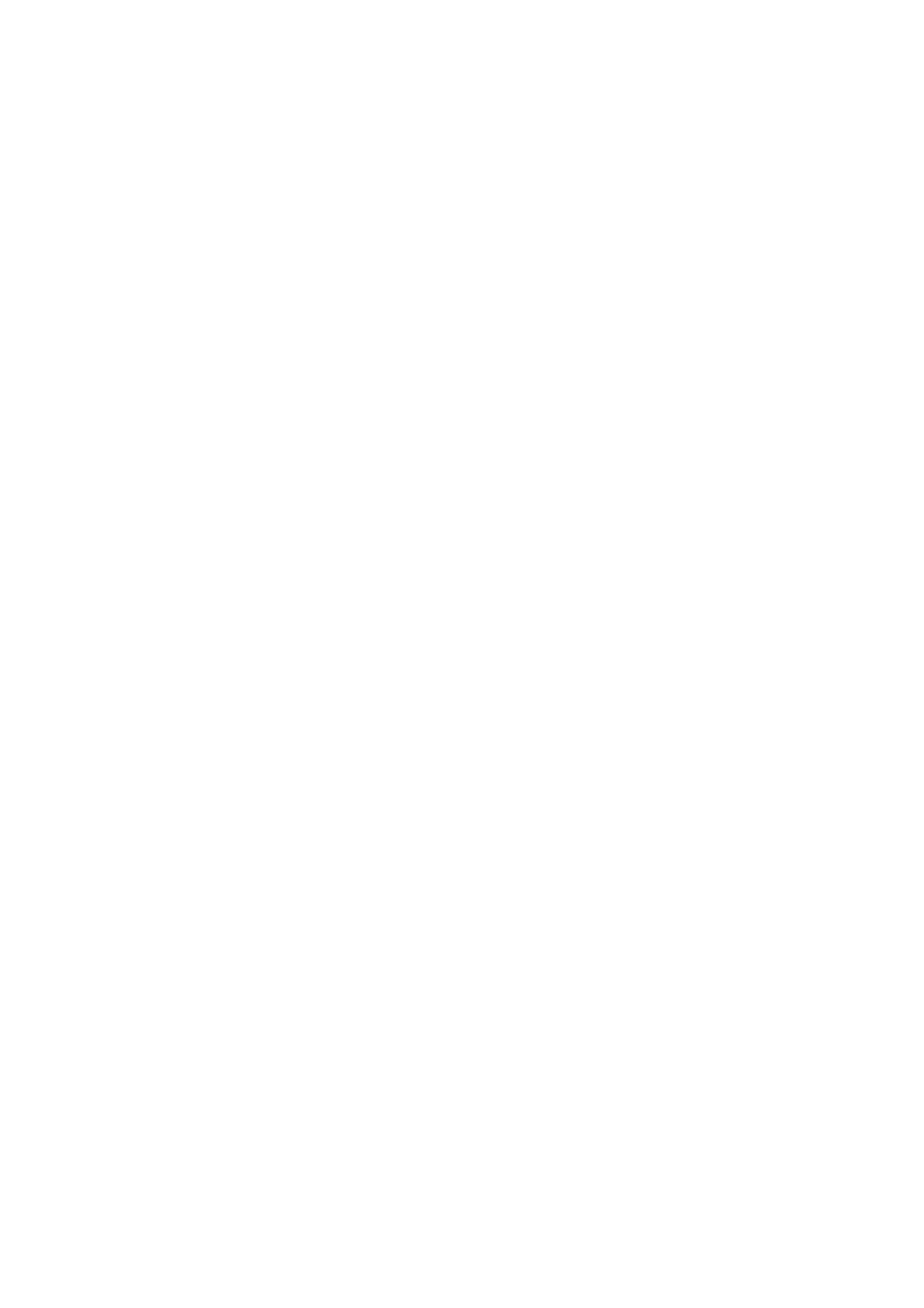| ---- |  |
|------|--|
|      |  |
|      |  |
|      |  |
|      |  |
|      |  |
|      |  |
|      |  |
|      |  |
|      |  |
|      |  |
|      |  |
|      |  |
|      |  |
|      |  |
|      |  |
|      |  |
|      |  |
|      |  |
|      |  |
|      |  |
|      |  |
|      |  |
|      |  |
|      |  |
|      |  |
|      |  |
|      |  |
|      |  |
|      |  |
|      |  |
|      |  |
|      |  |
|      |  |
|      |  |
|      |  |
|      |  |
|      |  |
|      |  |
|      |  |
|      |  |
|      |  |
|      |  |
|      |  |
|      |  |
|      |  |
|      |  |
|      |  |
|      |  |
|      |  |
|      |  |
|      |  |
|      |  |
|      |  |
|      |  |
|      |  |
|      |  |
|      |  |
|      |  |

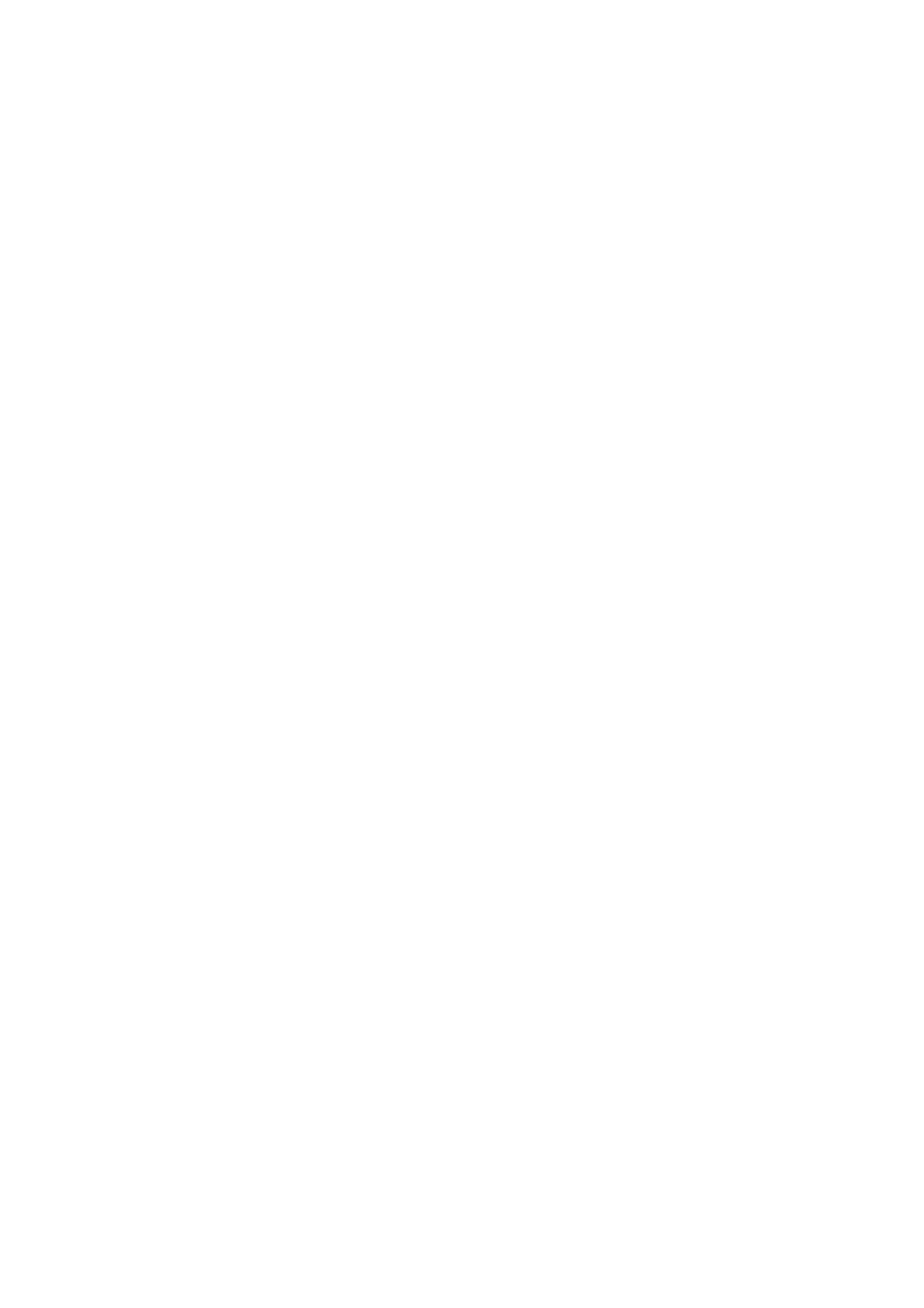| ---- |  |
|------|--|
|      |  |
|      |  |
|      |  |
|      |  |
|      |  |
|      |  |
|      |  |
|      |  |
|      |  |
|      |  |
|      |  |
|      |  |
|      |  |
|      |  |
|      |  |
|      |  |
|      |  |
|      |  |
|      |  |
|      |  |
|      |  |
|      |  |
|      |  |
|      |  |
|      |  |
|      |  |
|      |  |
|      |  |
|      |  |
|      |  |
|      |  |
|      |  |
|      |  |
|      |  |
|      |  |
|      |  |
|      |  |
|      |  |
|      |  |
|      |  |
|      |  |
|      |  |
|      |  |
|      |  |
|      |  |
|      |  |
|      |  |
|      |  |
|      |  |
|      |  |
|      |  |
|      |  |
|      |  |
|      |  |
|      |  |
|      |  |
|      |  |
|      |  |

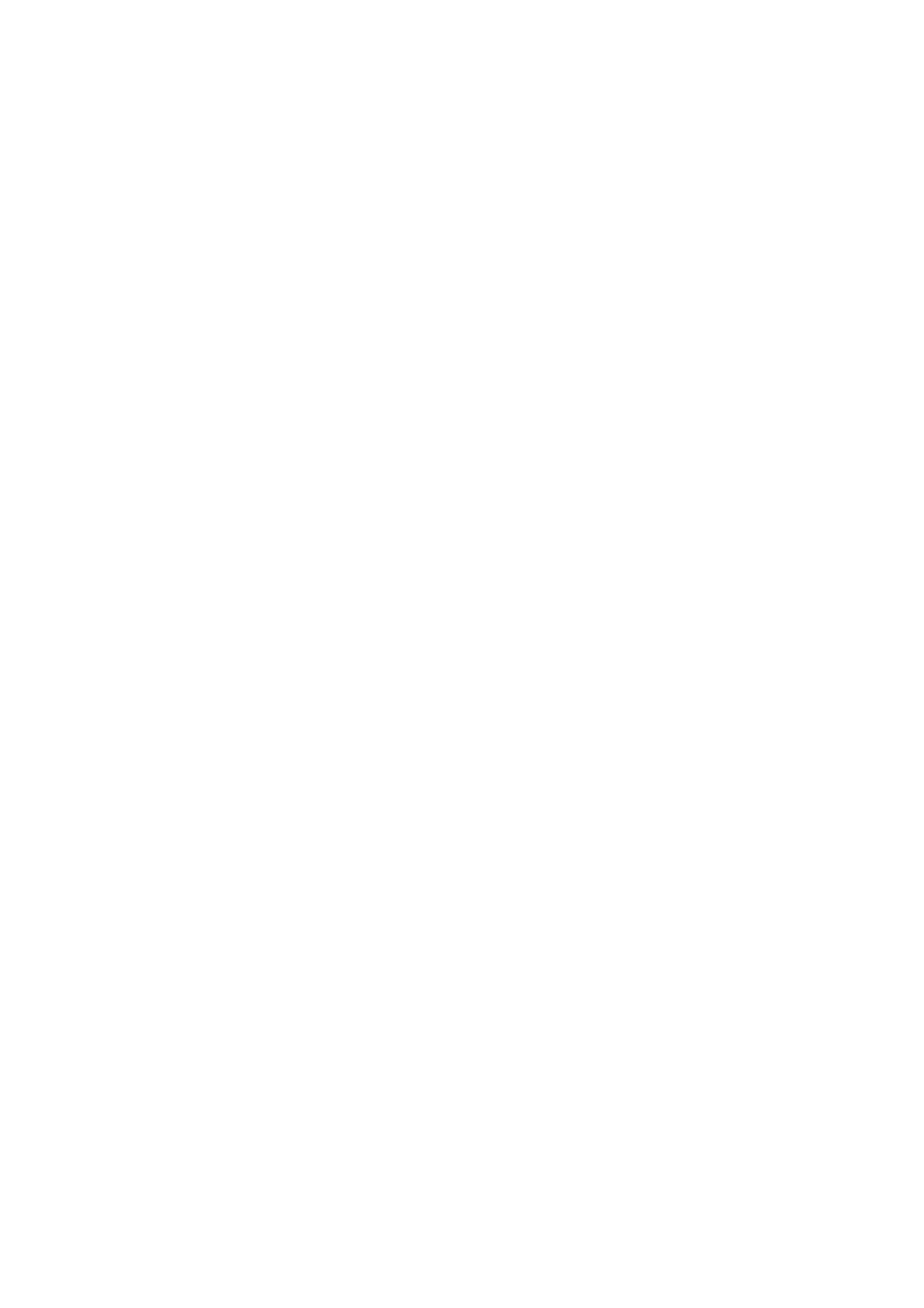| ---- |  |
|------|--|
|      |  |
|      |  |
|      |  |
|      |  |
|      |  |
|      |  |
|      |  |
|      |  |
|      |  |
|      |  |
|      |  |
|      |  |
|      |  |
|      |  |
|      |  |
|      |  |
|      |  |
|      |  |
|      |  |
|      |  |
|      |  |
|      |  |
|      |  |
|      |  |
|      |  |
|      |  |
|      |  |
|      |  |
|      |  |
|      |  |
|      |  |
|      |  |
|      |  |
|      |  |
|      |  |
|      |  |
|      |  |
|      |  |
|      |  |
|      |  |
|      |  |
|      |  |
|      |  |
|      |  |
|      |  |
|      |  |
|      |  |
|      |  |
|      |  |
|      |  |
|      |  |
|      |  |
|      |  |
|      |  |
|      |  |
|      |  |
|      |  |
|      |  |

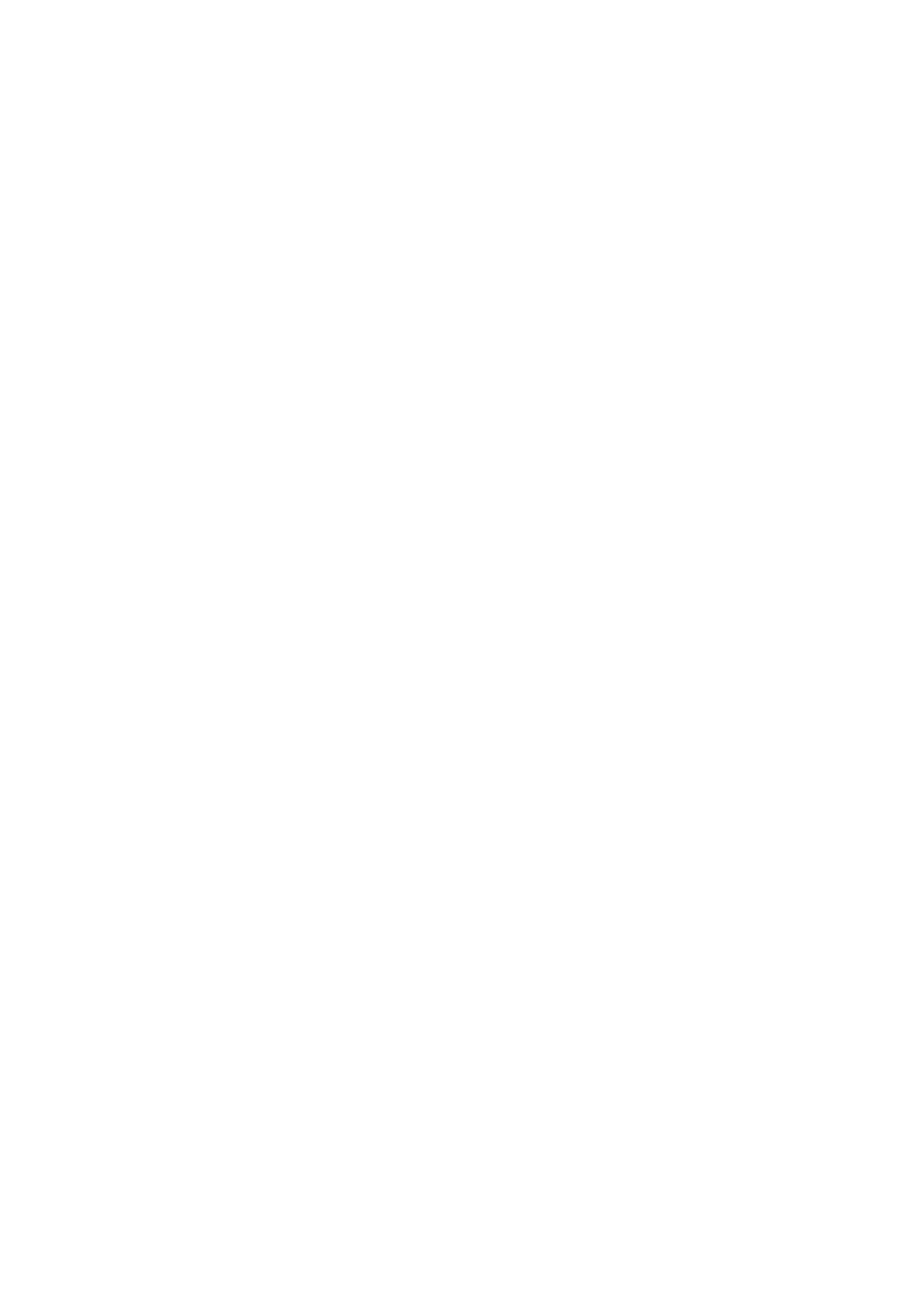| ---- |  |
|------|--|
|      |  |
|      |  |
|      |  |
|      |  |
|      |  |
|      |  |
|      |  |
|      |  |
|      |  |
|      |  |
|      |  |
|      |  |
|      |  |
|      |  |
|      |  |
|      |  |
|      |  |
|      |  |
|      |  |
|      |  |
|      |  |
|      |  |
|      |  |
|      |  |
|      |  |
|      |  |
|      |  |
|      |  |
|      |  |
|      |  |
|      |  |
|      |  |
|      |  |
|      |  |
|      |  |
|      |  |
|      |  |
|      |  |
|      |  |
|      |  |
|      |  |
|      |  |
|      |  |
|      |  |
|      |  |
|      |  |
|      |  |
|      |  |
|      |  |
|      |  |
|      |  |
|      |  |
|      |  |
|      |  |
|      |  |
|      |  |
|      |  |
|      |  |

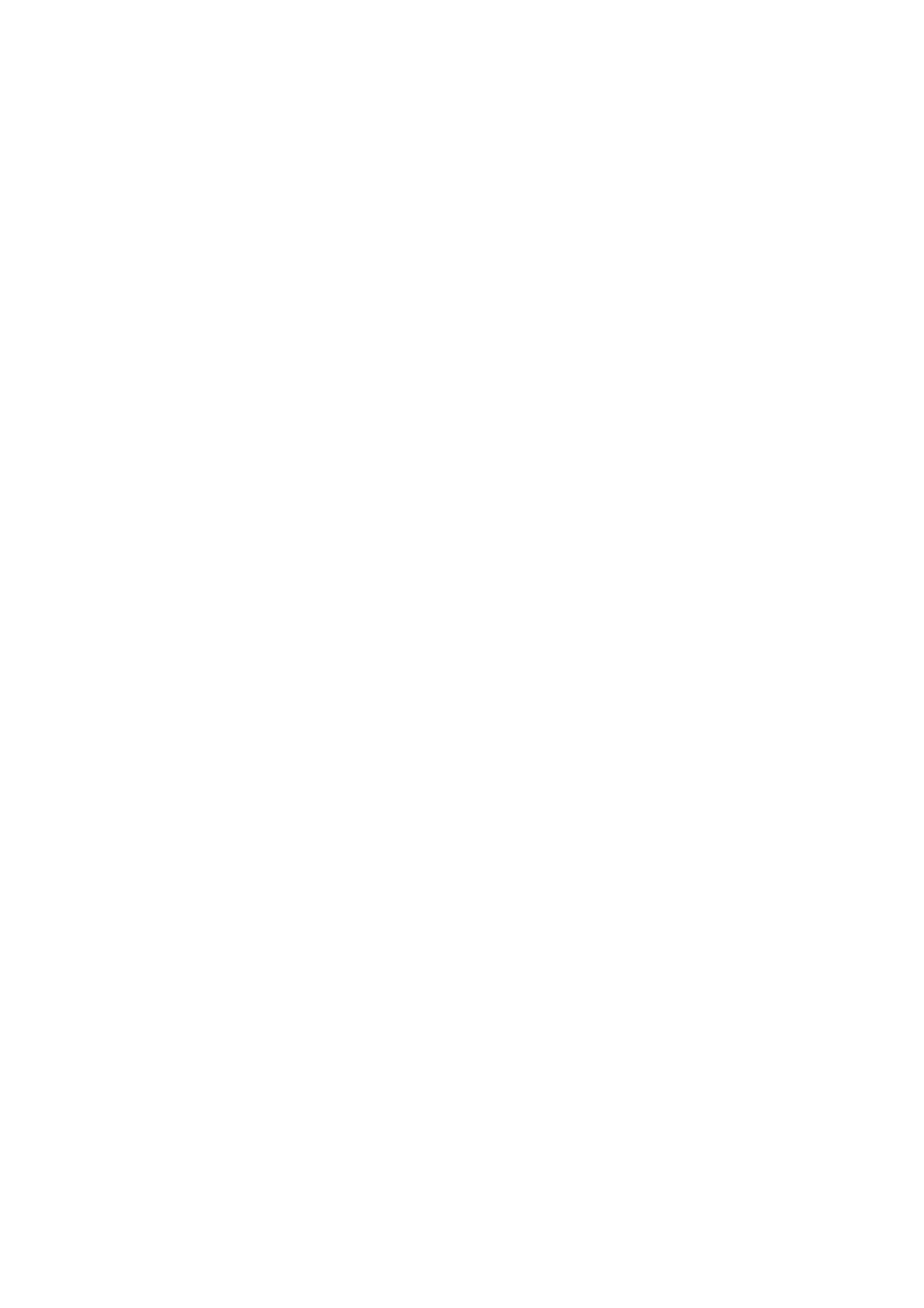| ---- |  |
|------|--|
|      |  |
|      |  |
|      |  |
|      |  |
|      |  |
|      |  |
|      |  |
|      |  |
|      |  |
|      |  |
|      |  |
|      |  |
|      |  |
|      |  |
|      |  |
|      |  |
|      |  |
|      |  |
|      |  |
|      |  |
|      |  |
|      |  |
|      |  |
|      |  |
|      |  |
|      |  |
|      |  |
|      |  |
|      |  |
|      |  |
|      |  |
|      |  |
|      |  |
|      |  |
|      |  |
|      |  |
|      |  |
|      |  |
|      |  |
|      |  |
|      |  |
|      |  |
|      |  |
|      |  |
|      |  |
|      |  |
|      |  |
|      |  |
|      |  |
|      |  |
|      |  |
|      |  |
|      |  |
|      |  |
|      |  |
|      |  |
|      |  |
|      |  |

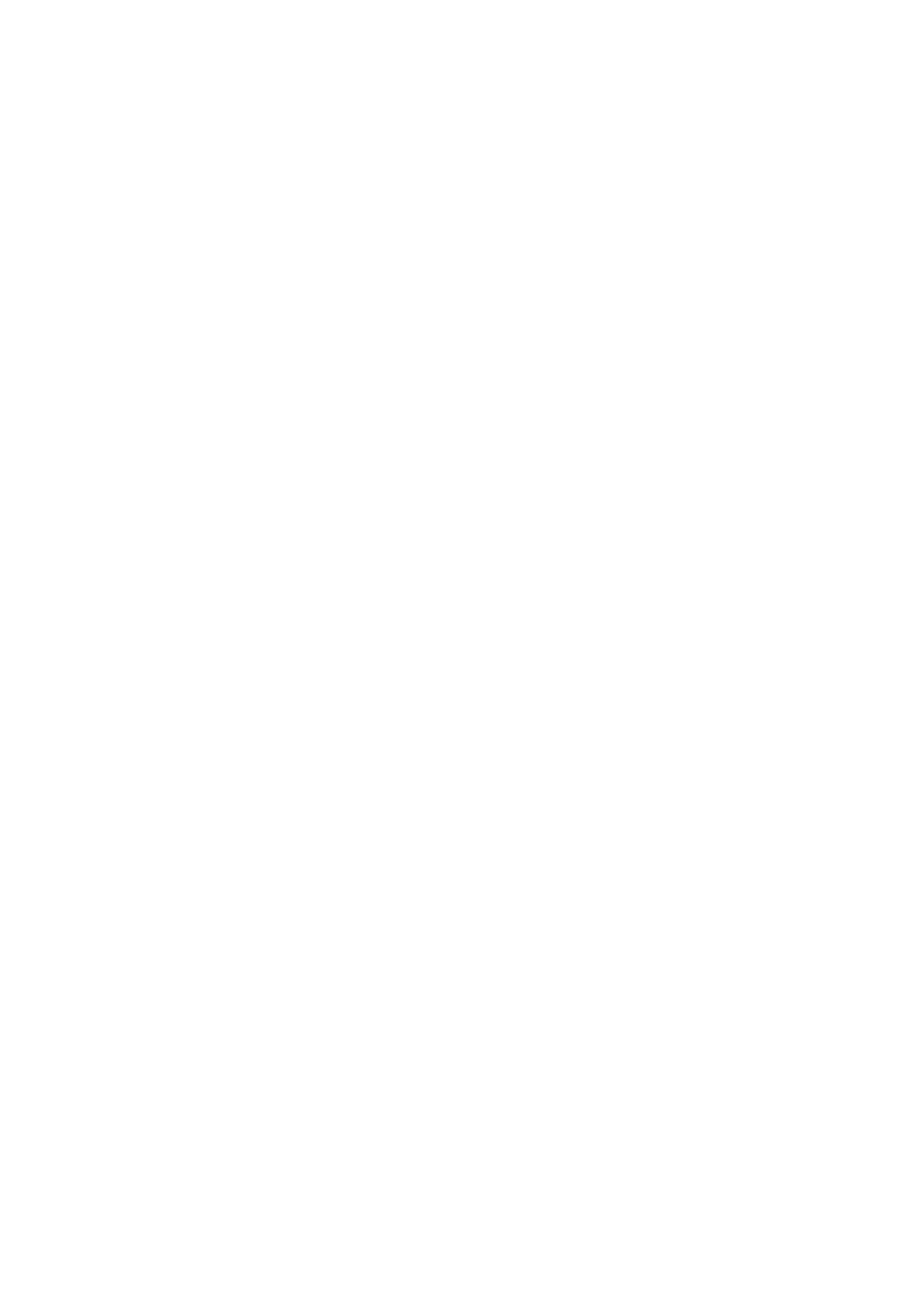| ---- |  |
|------|--|
|      |  |
|      |  |
|      |  |
|      |  |
|      |  |
|      |  |
|      |  |
|      |  |
|      |  |
|      |  |
|      |  |
|      |  |
|      |  |
|      |  |
|      |  |
|      |  |
|      |  |
|      |  |
|      |  |
|      |  |
|      |  |
|      |  |
|      |  |
|      |  |
|      |  |
|      |  |
|      |  |
|      |  |
|      |  |
|      |  |
|      |  |
|      |  |
|      |  |
|      |  |
|      |  |
|      |  |
|      |  |
|      |  |
|      |  |
|      |  |
|      |  |
|      |  |
|      |  |
|      |  |
|      |  |
|      |  |
|      |  |
|      |  |
|      |  |
|      |  |
|      |  |
|      |  |
|      |  |
|      |  |
|      |  |
|      |  |
|      |  |
|      |  |

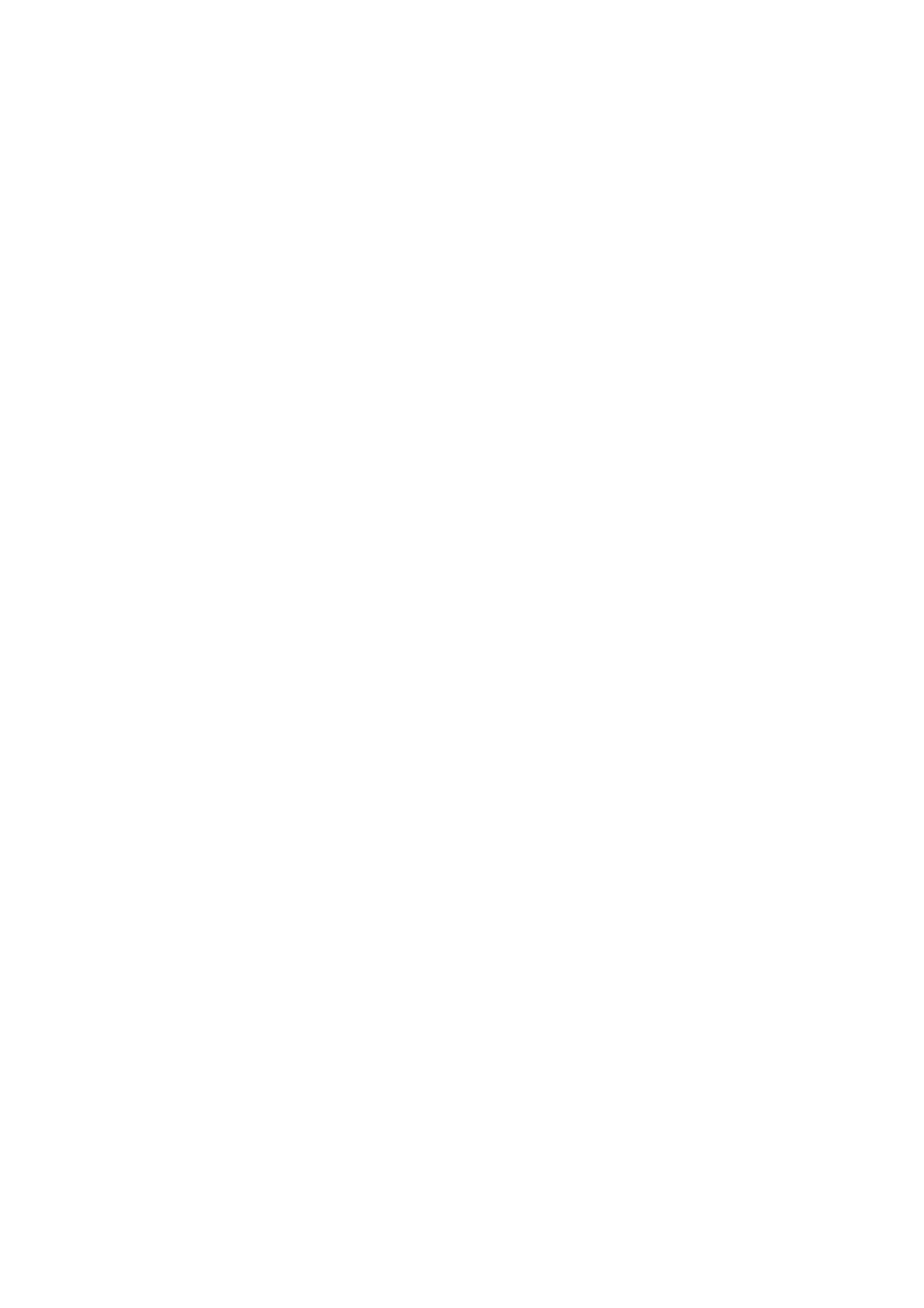| ---- |  |
|------|--|
|      |  |
|      |  |
|      |  |
|      |  |
|      |  |
|      |  |
|      |  |
|      |  |
|      |  |
|      |  |
|      |  |
|      |  |
|      |  |
|      |  |
|      |  |
|      |  |
|      |  |
|      |  |
|      |  |
|      |  |
|      |  |
|      |  |
|      |  |
|      |  |
|      |  |
|      |  |
|      |  |
|      |  |
|      |  |
|      |  |
|      |  |
|      |  |
|      |  |
|      |  |
|      |  |
|      |  |
|      |  |
|      |  |
|      |  |
|      |  |
|      |  |
|      |  |
|      |  |
|      |  |
|      |  |
|      |  |
|      |  |
|      |  |
|      |  |
|      |  |
|      |  |
|      |  |
|      |  |
|      |  |
|      |  |
|      |  |
|      |  |
|      |  |

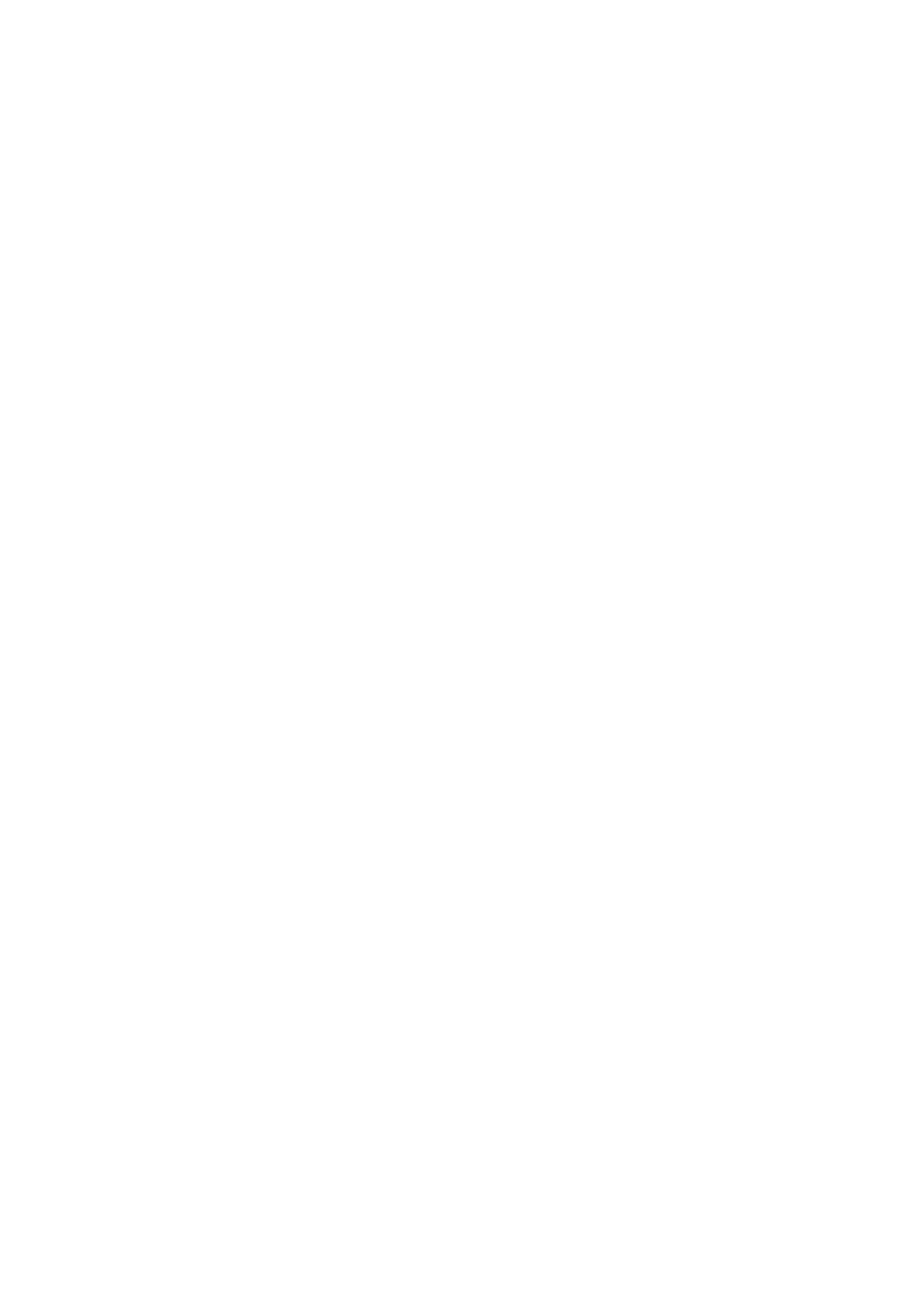| ---- |  |
|------|--|
|      |  |
|      |  |
|      |  |
|      |  |
|      |  |
|      |  |
|      |  |
|      |  |
|      |  |
|      |  |
|      |  |
|      |  |
|      |  |
|      |  |
|      |  |
|      |  |
|      |  |
|      |  |
|      |  |
|      |  |
|      |  |
|      |  |
|      |  |
|      |  |
|      |  |
|      |  |
|      |  |
|      |  |
|      |  |
|      |  |
|      |  |
|      |  |
|      |  |
|      |  |
|      |  |
|      |  |
|      |  |
|      |  |
|      |  |
|      |  |
|      |  |
|      |  |
|      |  |
|      |  |
|      |  |
|      |  |
|      |  |
|      |  |
|      |  |
|      |  |
|      |  |
|      |  |
|      |  |
|      |  |
|      |  |
|      |  |
|      |  |
|      |  |

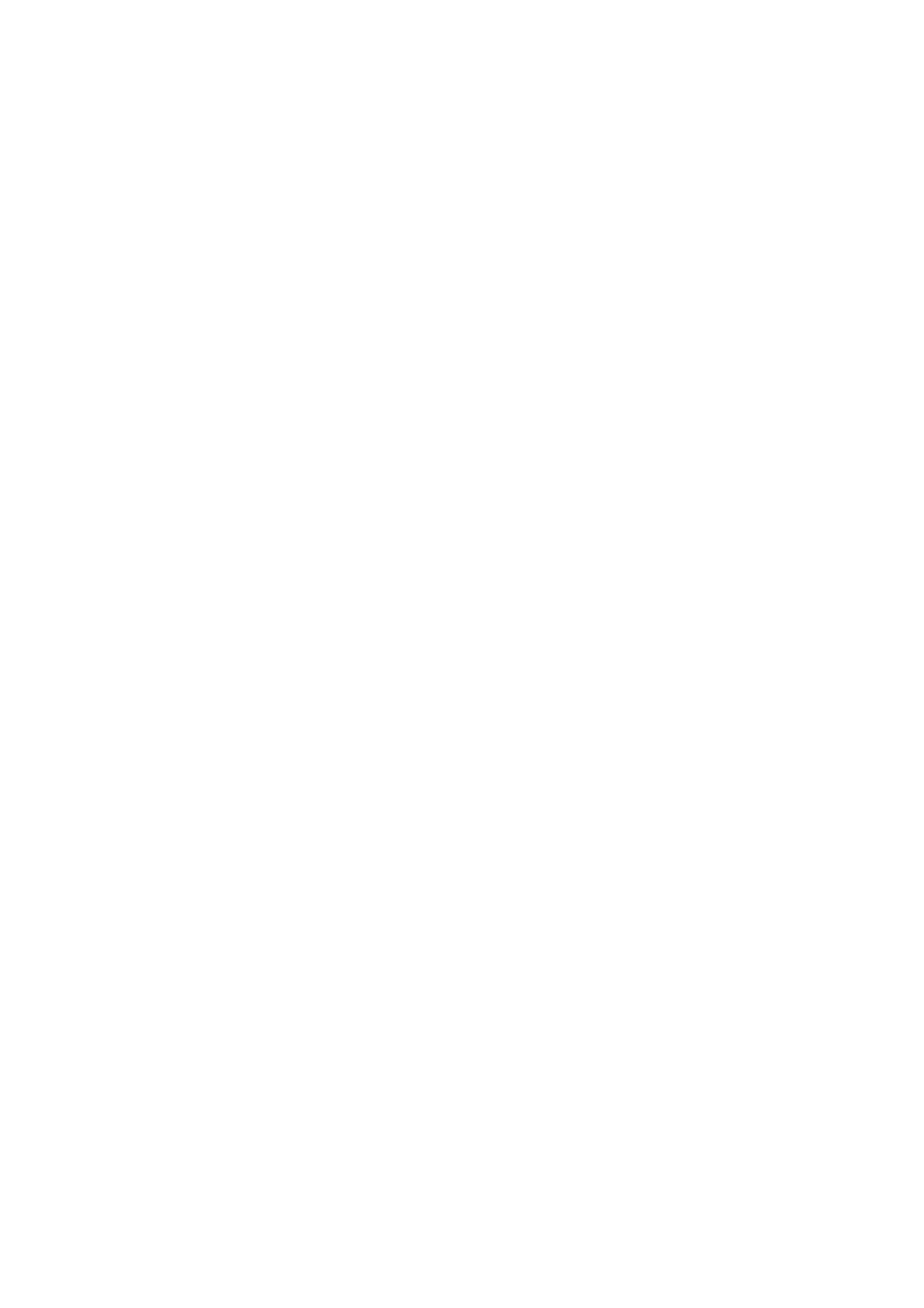| ---- |  |
|------|--|
|      |  |
|      |  |
|      |  |
|      |  |
|      |  |
|      |  |
|      |  |
|      |  |
|      |  |
|      |  |
|      |  |
|      |  |
|      |  |
|      |  |
|      |  |
|      |  |
|      |  |
|      |  |
|      |  |
|      |  |
|      |  |
|      |  |
|      |  |
|      |  |
|      |  |
|      |  |
|      |  |
|      |  |
|      |  |
|      |  |
|      |  |
|      |  |
|      |  |
|      |  |
|      |  |
|      |  |
|      |  |
|      |  |
|      |  |
|      |  |
|      |  |
|      |  |
|      |  |
|      |  |
|      |  |
|      |  |
|      |  |
|      |  |
|      |  |
|      |  |
|      |  |
|      |  |
|      |  |
|      |  |
|      |  |
|      |  |
|      |  |
|      |  |